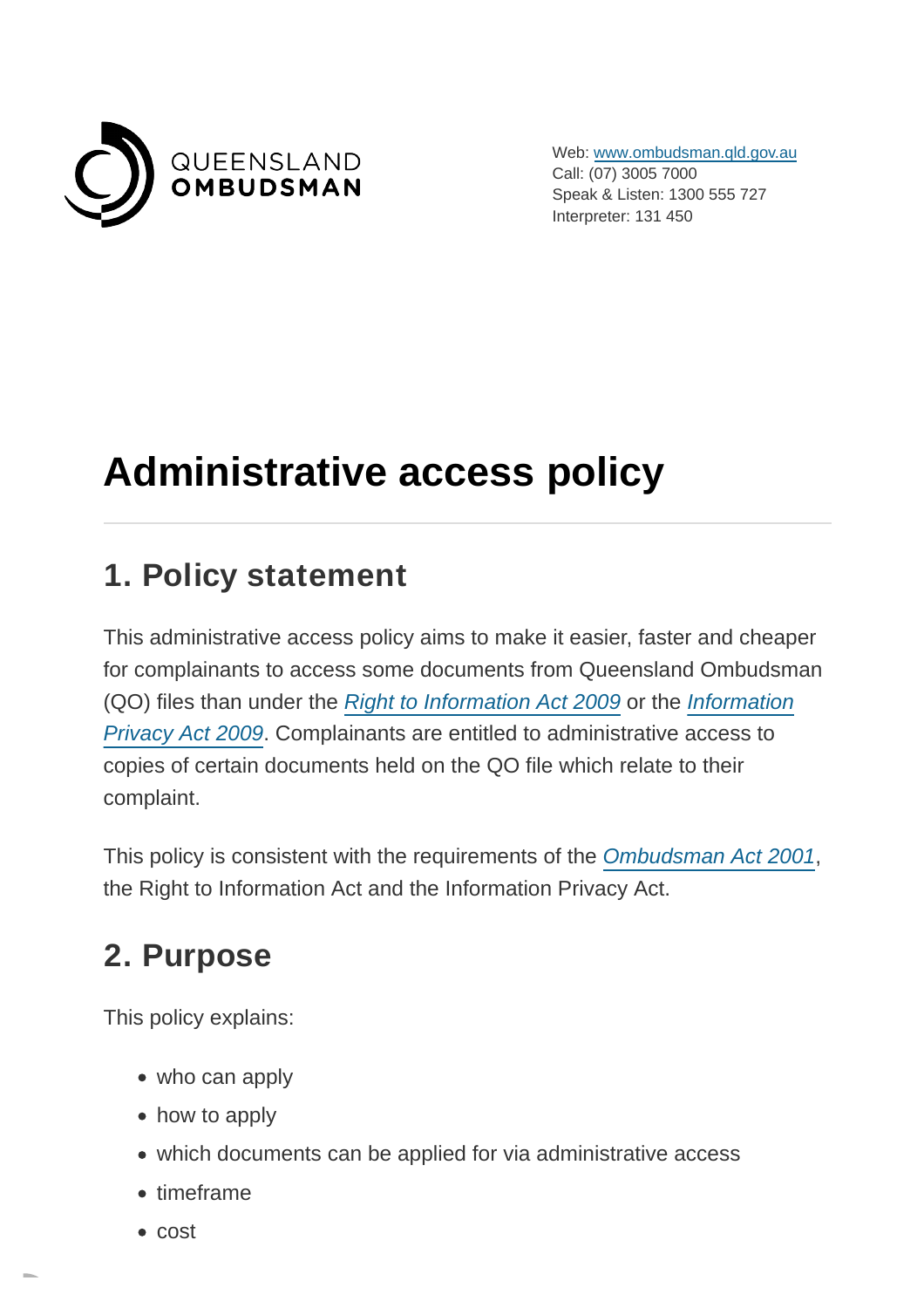- refusal to deal
- complaints
- how to request other documents.

## **3. Who can apply for administrative access?**

Complainants can only apply for access to documents on file/s where they are the complainant. This includes both current file/s and finalised files/s.

Complainants cannot apply for access to file/s where someone else is the complainant, unless they are:

- the parent of a child complainant (unless parental responsibility has been removed by court order); or
- appointed the guardian of a complainant by a court or tribunal; or
- a solicitor or barrister acting for a complainant and your client has provided written authority to access material on their QO complaint file.

## **4. How to apply?**

You can lodge your administrative access request by [email](mailto:RTIandPrivacy@ombudsman.qld.gov.au?subject=Administrative%20access%20application) or [post.](https://www.ombudsman.qld.gov.au/about-us/contact-us/contact-us) Please make your request Attention RTI/Privacy Co-ordinator.

The application should identify which documents are required, including a QO file reference, if available.

A certified copy of a proof of identity document is required. Examples include:

- current driver's licence
- identifying page of current passport
- birth certificate
- prisoner's identity card.

A certified copy means a photocopy certified by a solicitor, barrister or justice of the peace to be a true copy of the original. Information about where to find a justice of peace can be obtained from the [Department of Justice and](https://www.qld.gov.au/law/legal-mediation-and-justice-of-the-peace/about-justice-of-the-peace/search-for-your-nearest-jp-or-cdec/)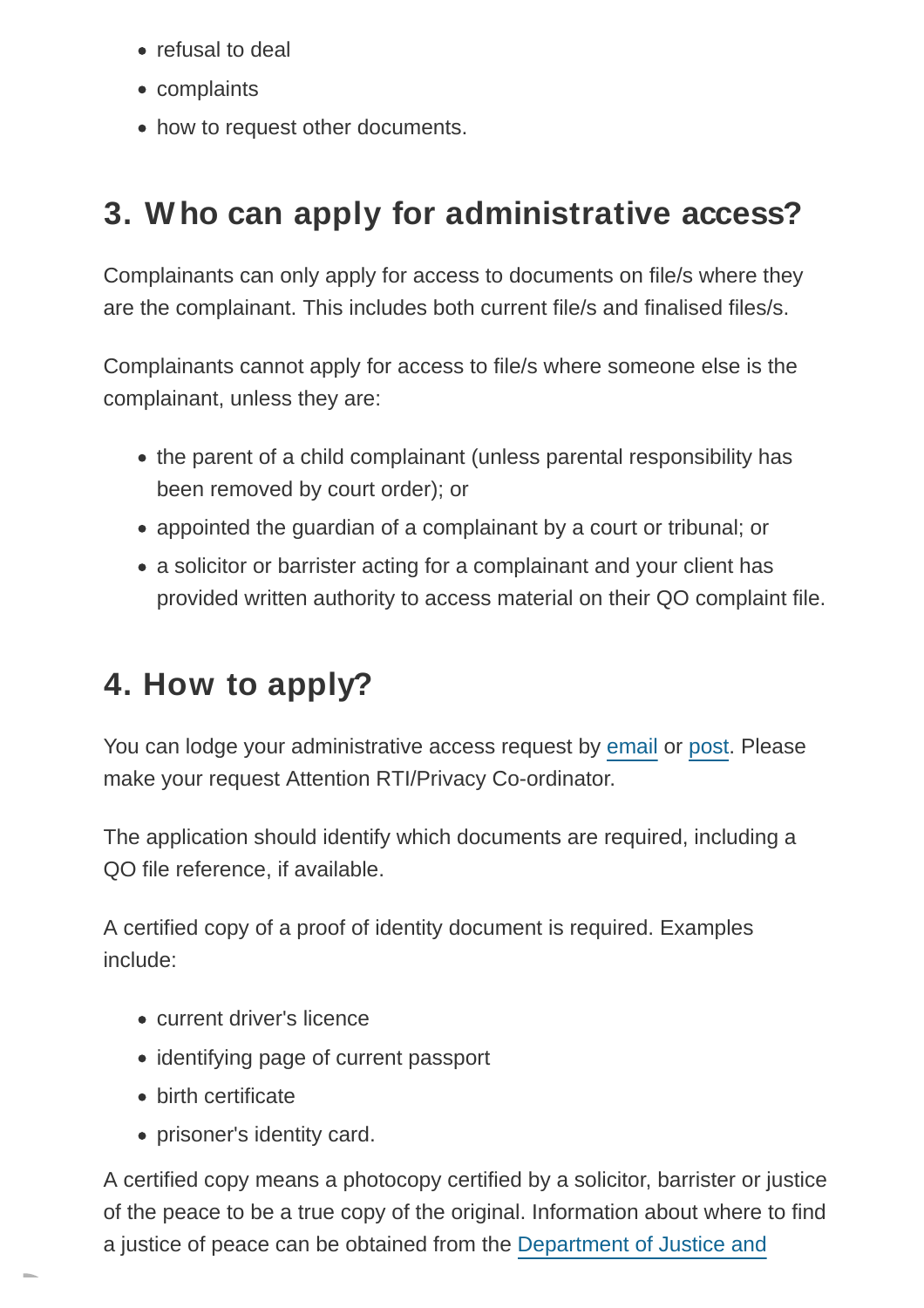#### [Attorney-General.](https://www.qld.gov.au/law/legal-mediation-and-justice-of-the-peace/about-justice-of-the-peace/search-for-your-nearest-jp-or-cdec/)

If a complainant is unable to provide any of the proof of identity documents listed above, they should provide a statutory declaration from a person who has known them for 12 months or more.

Court or tribunal appointed guardians must provide a copy of the relevant order.

Lawyers acting for complainants must provide a copy of their client's written authority permitting them to access their client's documents held by the QO.

## **5. Which documents can be applied for?**

Complainants can apply for administrative access to copies of the following documents:

- all documents supplied by them to the QO
- all documents sent to them by the QO
- documents which are publicly available.

## **6. Timeframe**

Applications will be processed and a response sent to the complainant within 20 business days of receiving the application. If files are held off-site, or the request involves a large volume of documents, extra time may be required.

## **7. Cost**

In most cases, there will be no charge for access to documents, but the QO reserves the right to charge for photocopying (in line with the Right to Information Act) or for USB devices, if the document size exceeds email limits.

#### **8. Refusal to deal**

The QO may refuse to deal with an application that is considered unreasonable (e.g. very large volume of information requested or information